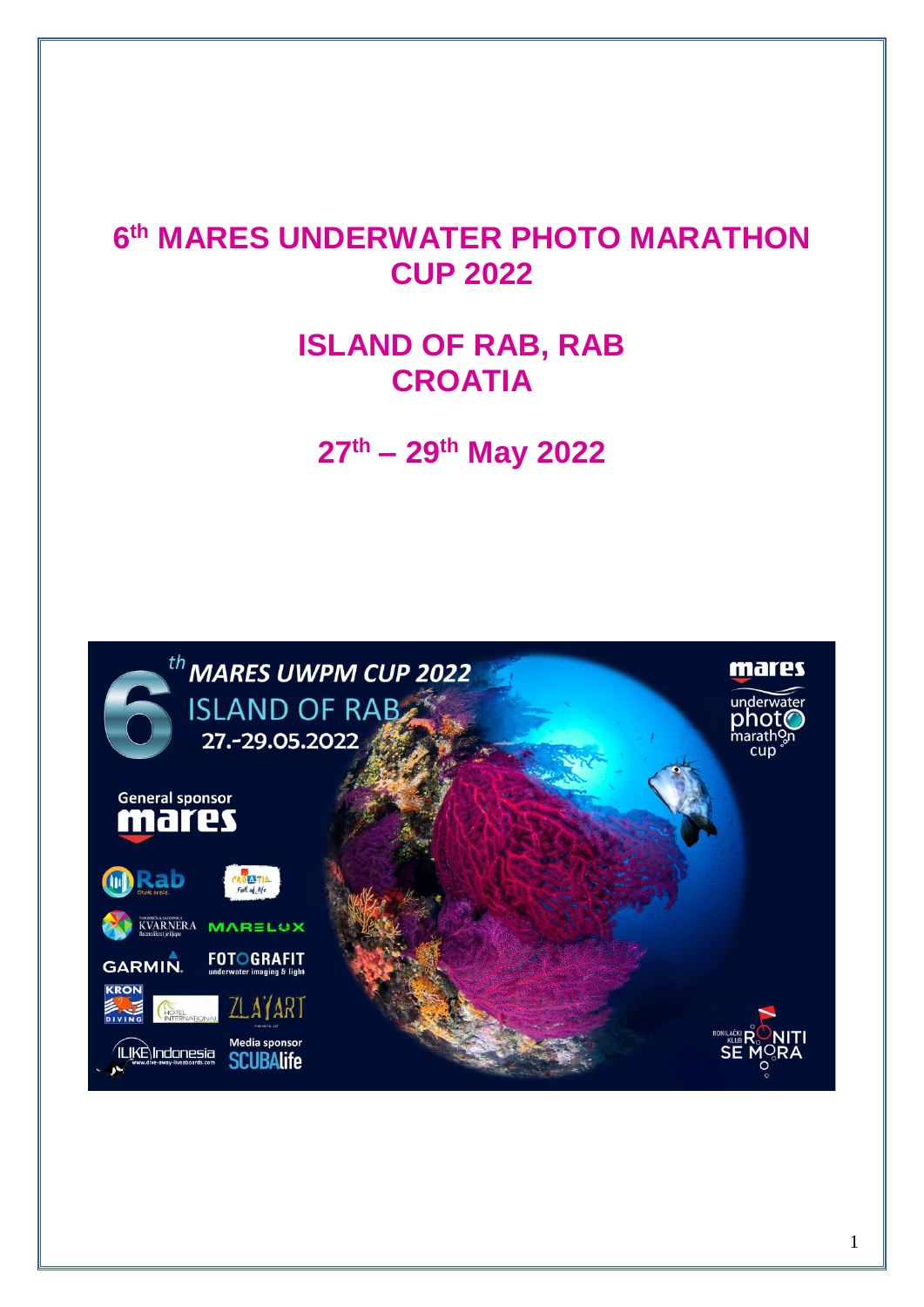# **6 th MARES UNDERWATER PHOTO MARATHON CUP 2022 ISLAND OF RAB, RAB, CROATIA 27th – 29th May 2022**

# **PLAN & PROGRAMME**

# **6 th MARES UNDERWATER PHOTO MARATHON CUP 2022**

#### **1. Competition programme:**

#### **FRIDAY – 27th May**

18:00 - 20:00 Arrival, registration, and verification of participants, photographers, and models/assistants in DC KRON (Kampor, Island of Rab)

#### **SATURDAY – 28th May**

| $7:00 - 8:00$ | <b>Breakfast</b>                                                       |
|---------------|------------------------------------------------------------------------|
| $8:00 - 8:30$ | Verification of competitors and assistants                             |
| $9:00 - 9:30$ | Opening ceremony                                                       |
| 10:00 - 10:30 | Boarding and departure to the diving zone                              |
| 11:00 - 12:30 | Competition - 1. dive: POSITION 1.                                     |
| 12:30 - 14:30 | <b>Break and lunch</b>                                                 |
| 14:30 - 16:00 | Competition - 2. dive: POSITION 2.                                     |
| 16:30 - 18:00 | Handing over of the memory cards to judges                             |
| 19:30 - 20:00 | Return of memory cards to competitors                                  |
| 19:30 - 21:00 | Dinner                                                                 |
| 21:00 - 23:30 | Selection of photographs & submission of photographs for<br>evaluation |
|               |                                                                        |

### **SUNDAY – 29th May**

| $7:00 - 08:00$ | <b>Breakfast</b>                                                             |
|----------------|------------------------------------------------------------------------------|
| $8:00 - 12:00$ | Evaluation and analysis of judging results (Jury only)                       |
| $9:00 - 12:00$ | Free time to explore the island                                              |
| 12:30 - 14:00  | Lunch                                                                        |
| 14:00 - 16:00  | Announcement of results, projection of winning photos, and<br>award ceremony |
| 16:00          | Departure of competitors                                                     |

**REMARK: Competitors who cannot come to the registration and verification on May 27th are obliged to announce this to the organizer (no later than May 20th) and to register on May 28th no later than 08:30h – no delay!**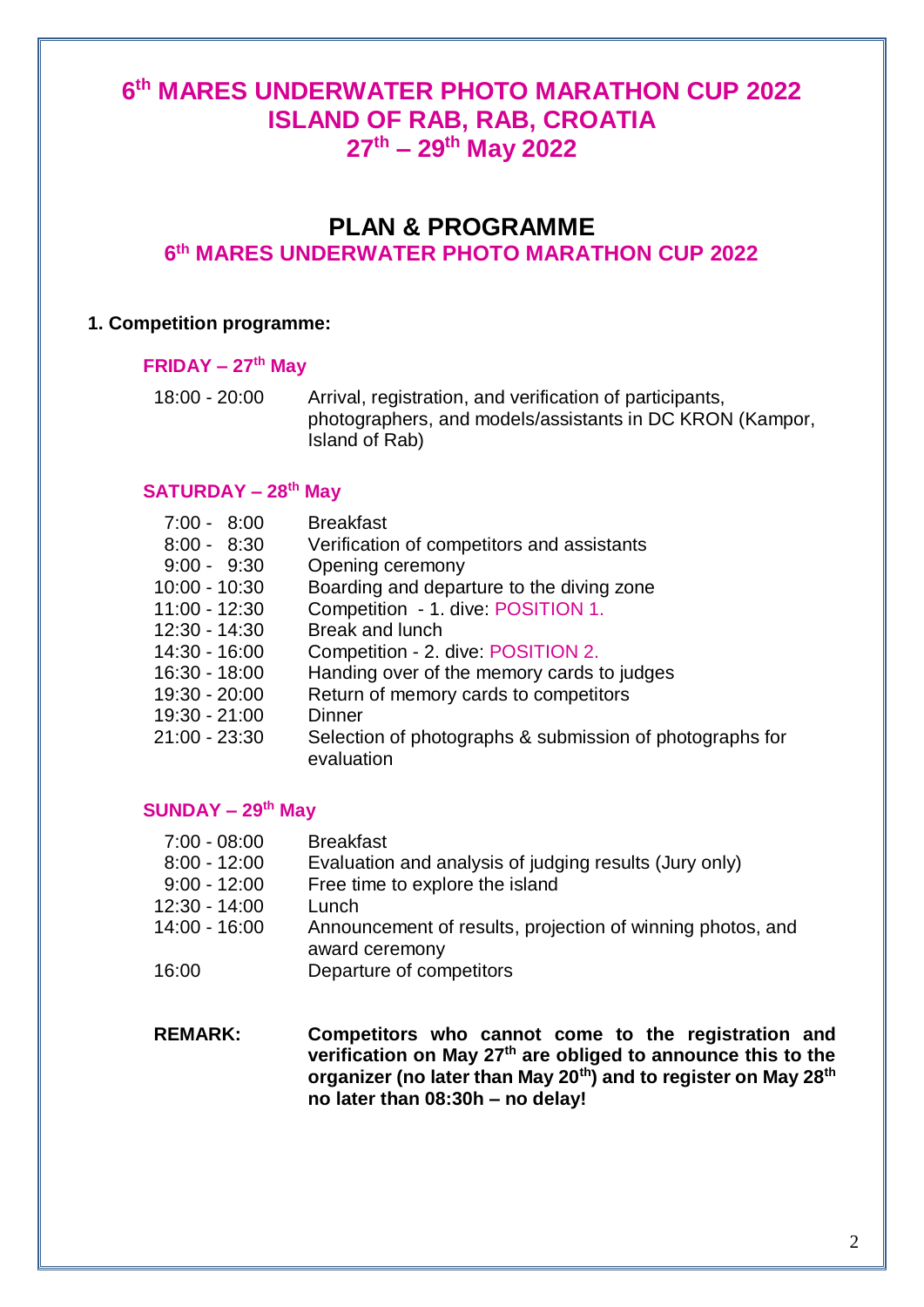# **COMPETITION RULES & OTHER DETAILS 6 th MARES UNDERWATER PHOTO MARATHON CUP 2022**

#### **1. Participation**

The right to participate in the 6<sup>th</sup> MARES UWPM Cup 2022 have all divers with a minimum of R1/OWD diving category or equivalent qualification of other diving associations.

At the verification they have to present the following:

- 1. Signed statement of responsibility for photographers and models/assistants.
- 2. Deposit slip or other evidence of paid registration fee admission.

**REMARK:** Photographers and models/assistants with R1/OWD category have to sign a special statement of responsibility, that they will dive to a depth appropriate for their category (max. 20 meters).

### **2. Diving equipment**

The photographers and models/assistants have to have all the necessary equipment for safe diving: BCD, backup air source - octopus or another regulator, pressure gauge, depth gauge, diving watch, and decompression tables or instead of three last elements may have a dive computer.

If necessary, the organizer can provide a certain piece of equipment with prior notice at least 20 days before the competition (till Mav  $7<sup>th</sup>$ ).

Competitors (photographer and model/assistant) may only use diving tanks filled with air (21%). Nitrox or any other gas mixtures are not allowed.

The organizer has the right to check the condition of equipment and mixtures.

The competitors are not allowed to use a closed and semi-closed breathing system (rebreather - CCR) during the competition.

#### **3. Photo equipment and competition categories**

Only digital cameras are permitted to use in competition.

Digital cameras can be digital reflex (DSLR), mirrorless and compact cameras in an underwater housing.

The use of all types of flashes, additional lighting, lenses, effect lenses, additional lenses, snoots and other additional photo equipment is allowed.

Competitors bring their blank memory cards and give them to the organizer to check before diving. The cards will be formatted in front of the judges.

All competitors take photos in the mandatory JPEG format.

Taking photos in parallel formats (NEF, RAW, etc.) for your use is allowed, but the photos in these formats cannot be submitted for evaluation.

Only photos in JPEG format are to be submitted for evaluation.

The organizer will use card readers for all types of memory cards. If the organizer does not have the required card reader for a particular card, the competitor must provide the required card reader.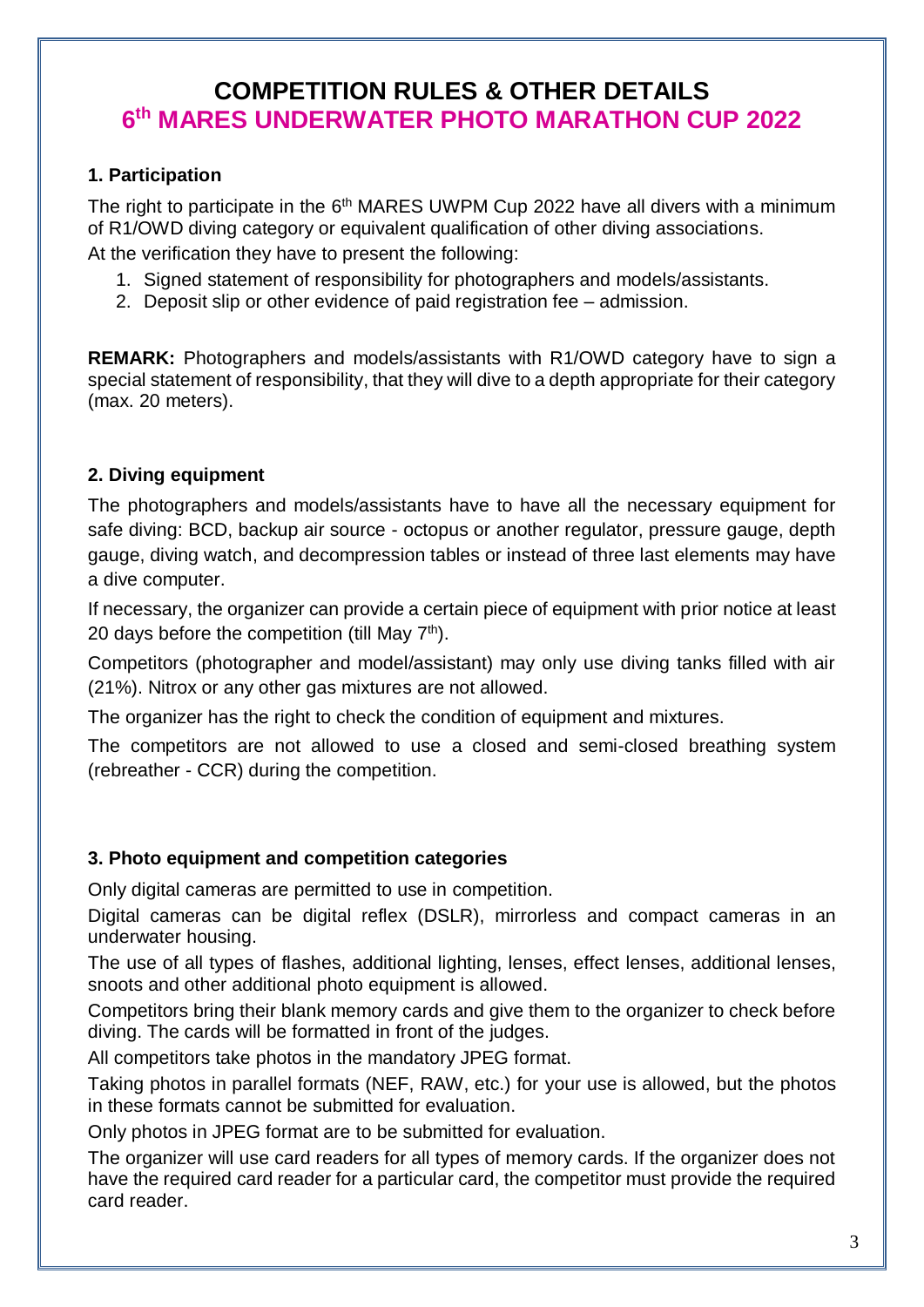Although some cameras have the ability to use more than one memory card, only one memory card is allowed in the competition.

Photographers can register in one of two competition categories:

- 1. **DSLR** and **MIRRORLESS**
- 2. **COMPACT**

#### **4. Photos - categories**

Competitors from the five topics offered can submit one photo for each of the three topics they decide on when submitting photos.

- photo of underwater environment with a model (Wide Angle with model)
- photograph of the underwater environment without a model (Wide Angle without model)
- photo of fish (Fish)
- macro photography (Macro)
- creative photography (Creativity)

#### **Photo of underwater environment with a model (Wide Angle with model)**

The goal is to capture a wide-angle photo that emphasizes the beauty of the natural underwater ambience with the model or the silhouette of the model.

The photo should be taken with a wide-angle or fisheye lens.

Surface shots are allowed, wherein at least 50% of the photo must be underwater.

It is not allowed to bring objects under the sea surface or to intervene in changing the found underwater environment.

Each photographer can have a maximum of one associate – model/assistant.

It is forbidden to shoot models or competitors from other clubs (teams).

Models/assistants are not allowed to dive without Scuba equipment (freediving).

#### **Photo of underwater environment without a model (Wide Angle without model)**

The goal is to capture a wide-angle photo that emphasizes the beauty of the natural underwater ambience.

The photo should be taken with a wide-angle or fisheye lens.

Surface shots are allowed, wherein at least 50% of the photo must be underwater.

It is not allowed to bring objects under the sea surface or to intervene in changing the found underwater environment.

#### **Photo of fish (Fish)**

The goal is to make the most beautiful photo where the main subject is fish (*Pisces*). This can be a fish portrait (where at least one gill opening must be visible), a whole fish, or a school of fish. The idea behind the photo is to make it technically correct and artistically as best possible.

It is not allowed to change the natural environment, feed the fish, move marine organisms or destroy any part of the flora and fauna. The photos of any details of a fish: eye, fins, dorsal fin or any other detail of the body of a fish is considered a photo of a fish.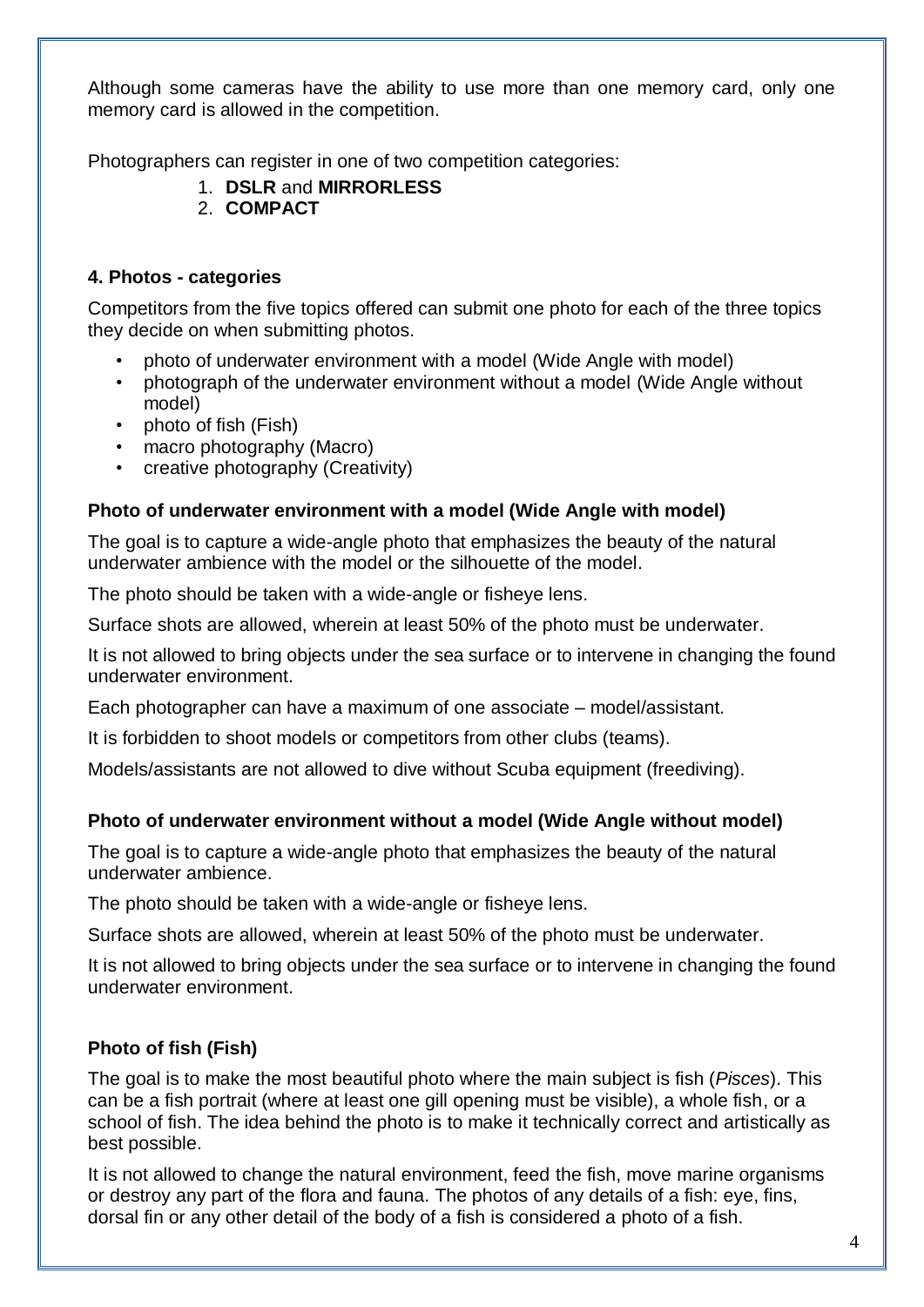#### **Macro photography (Macro)**

It is necessary to take a photograph showing an area of less than approximately 100 x 150 mm. The macro photo does NOT include a photo of a fish or any fish details: eye, fin, dorsal fin or any other detail of the fish's body. It is not allowed to move marine organisms or destroy any part of the flora and fauna. If the competitor moves marine organisms in their unnatural habitat (e.g. Flabelina on a black sponge), and the jury spots that on a photo, such a photo will be disqualified.

#### **Creative photography (Creativity)**

The goal is to take the most beautiful photo of conceptual, commercial or fashion themes that is not necessarily focused on the underwater world.

Photographs in this category cannot have animals as their primary subject.

Creative photography has no limits provided the competition rules are not violated.

Original, creative and artistic photographs are expected in this category, provided they do not violate other competition rules (such as bringing objects under the sea surface, taking pictures of a freediver, etc.). Crop is allowed only in this category.

It is allowed to use the FX or DX function on the cameras before shooting the photo.

#### **5. Competition**

All competitors have available two 90-minute sessions available to take photos.

The competitors can do multiple dives in the given time and change the configuration of photographic equipment, without deviating from the standards for safe diving. Risky diving entails disqualification of a competitor (photographer & model/assistant). Before changing the configuration settings or adjusting the equipment, competitors must contact the controller on board.

The maximum allowed diving depth is **limited according to the diving category, and the maximum is 30 meters**. Depth will be controlled from the personal diving computers or depth gauges of each competitor.

After the second dive of the competition, the photographers hand over to the organizer a memory card with a maximum of 200 photos for copying, with the first shot determined by the organizer of the competition.

In case the competitor hands over a card with more than 200 photos, the organizer will delete the excess shots. The recordings determined by the organizer are not included in the 200 photos.

Additional editing is allowed directly in the camera (toning, etc.) but only under the sea.

Cropping and deleting photos in the camera are not allowed. Double exposure is allowed.

Cropping is allowed only in the Creative Category.

Photos must be recorded at the maximum resolution of the camera.

All competitors perform a selection of images on their computers. Competitors have 120 minutes to select photos on their computer.

Competitors from the five offered topics can submit for evaluation one photo for three individual topics on which they decide when submitting photos.

There are five photo categories to compete at this Cup. Each competitor can only submit photos to three of the given five categories.

Photographers submit to the organizer only the names of files (photos) in JPEG format of their choice, entered in the Submission Form.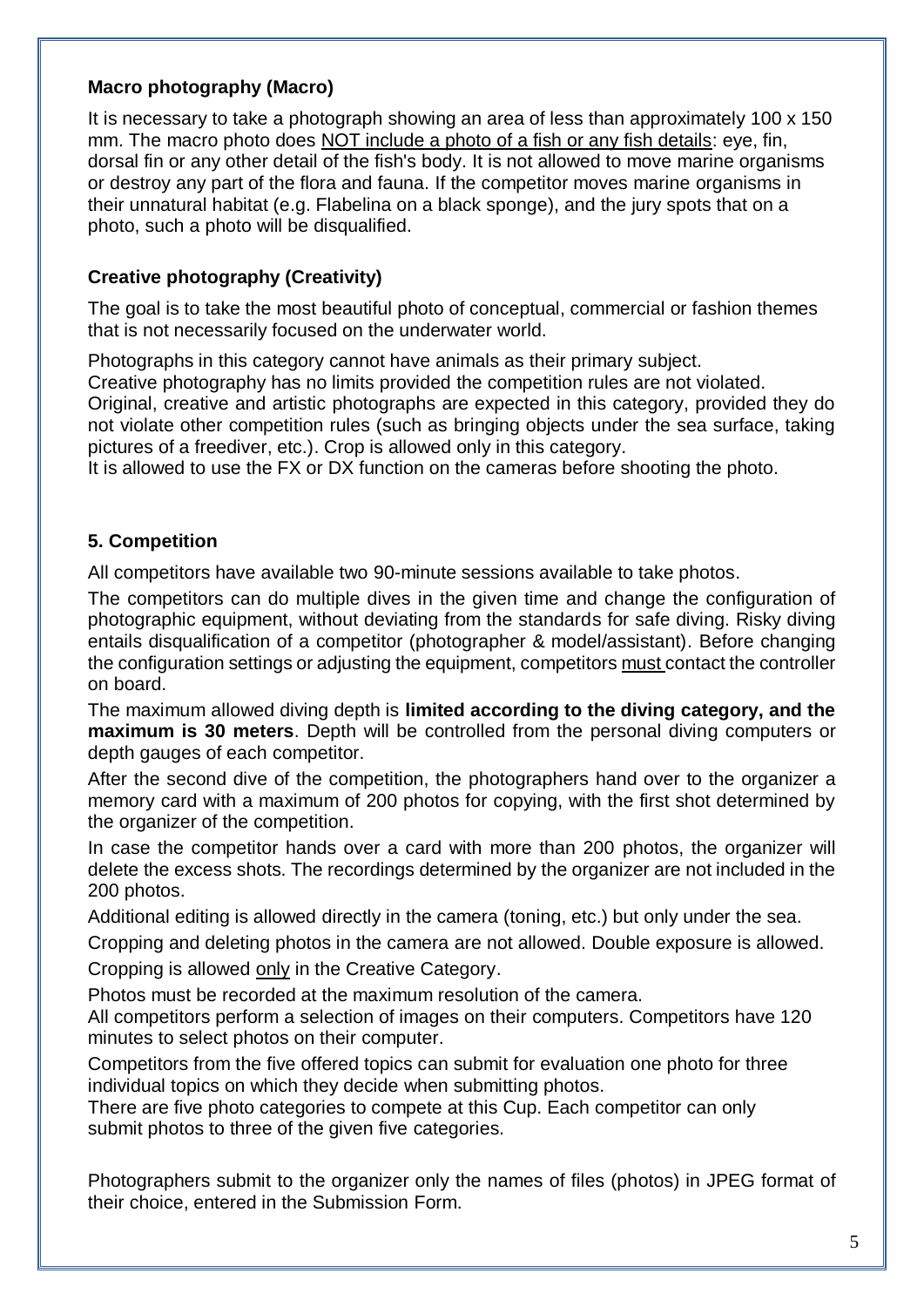When submitting file names, competitors can check whether they match the selected images. The organizer will, at the request of the competitor, and instructed by the competitor, turn the selected image (clockwise rotation - 90°/180°/270° & horizontal flip). When submitting photos to the jury each photo file will be renamed in such a way that each name is composed of alphanumeric characters with the number of the contestant in the first place, followed by a letter of the topic (WA – wide angle without model, WAM – wide angle with model, F - fish, M - macro, C - creativity). For example, "05WA" means that it is a photo of the fifth registered competitor on the topic of the underwater environment without a model.

The organizer will check the authenticity of the digital images. Any misuse (insertion of images that are not taken in the competition, etc.) results in the disqualification of the competitor.

# **6. Scoring**

The jury evaluates the individual photos regardless of the category in which the competitor is competing (DSLR/MIRRORLESS, COMPACT). The jury assigns a rating in the range of 0 to 10 to each photo. The sum score of all three topics gives the total number of points won by the contestant. The score determines the placement. In case two competitors have the same number of points, the higher-ranked competitor is the one who has the greater number of higher grades.

The sum of the points of the two most successful competitors from the same country determines the placement for the **Cup of Nations**.

#### **7. Jury**

The jury will be announced at least 14 days before the competition.

#### **8. Awards**

At the 6<sup>th</sup> Mares UWPM Cup 2022 prizes will be awarded for:

- 1 st, 2nd and 3rd place individually by category for **6 th MARES UWPM Cup** (medals + awards from sponsors) - DSLR/MIRRORLESS category
- 1 st, 2nd and 3rd place individually by category for **6 th MARES UWPM Cup** (medals + awards from sponsors) - COMPACT Category
- 1 st, 2nd and 3rd place individually for **6 th MARES UWPM Cup - Croatia** (medals + awards from sponsors) - Best Mares UWPM Model
- 1 st, 2nd and 3rd place individually by category for **6 th MARES UWPM Cup** (medals + awards from sponsors) - DSLR/MIRRORLESS category
- 1 st, 2nd and 3rd place individually by category for **6 th MARES UWPM Cup - Croatia** (medals + awards from sponsors) - COMPACT Category
- 1 st, 2nd and 3rd place individually for **6 th MARES UWPM Cup - Croatia** (medals + awards from sponsors) - Best Mares UWPM Model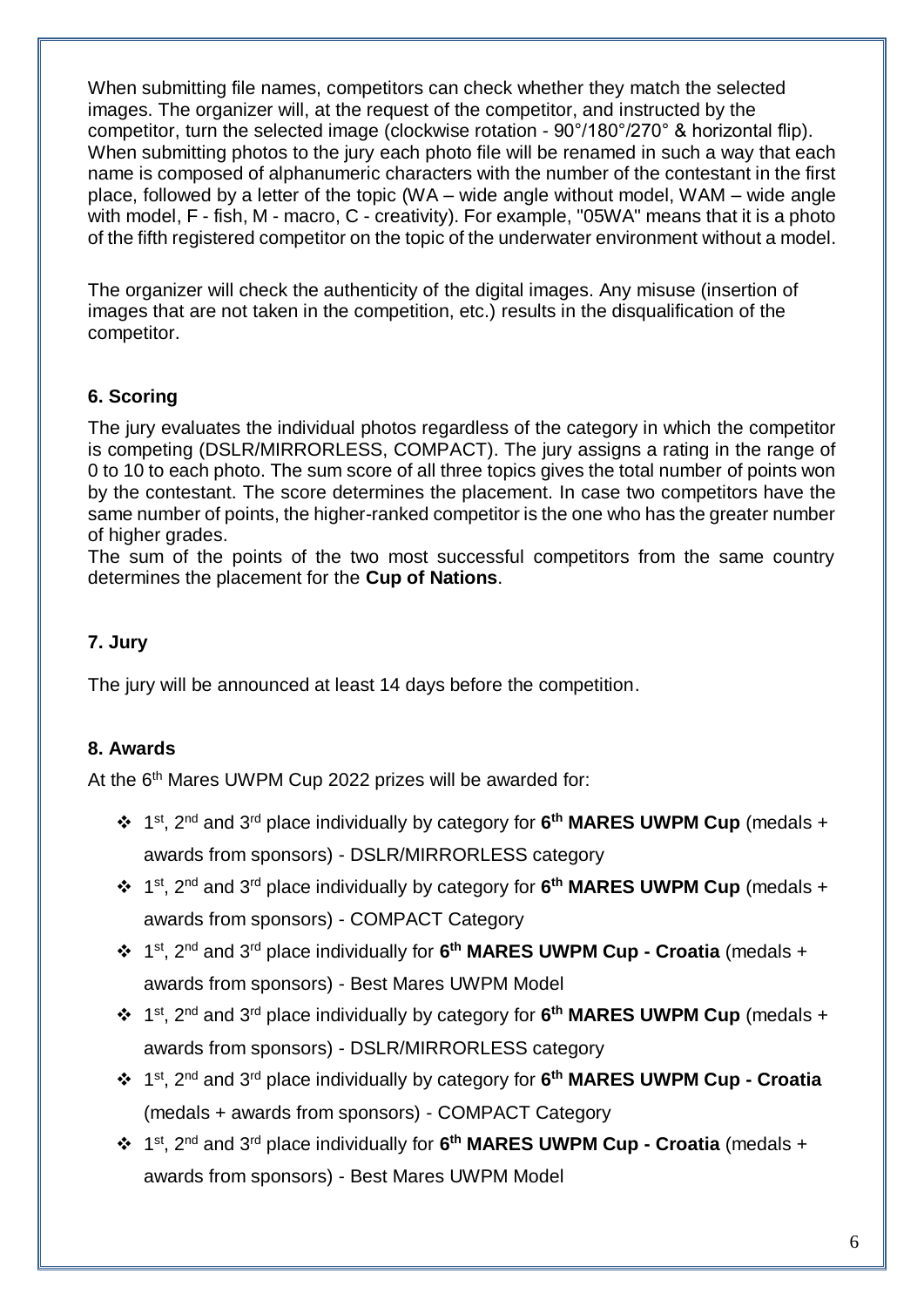- Best photography of the competition BEST OF SHOW **6 th MARES UWPM Cup** Special Award
- Blue Spirit Trophy **6 th MARES UWPM Cup** Special Award for Fair Play
- Mares UWPM **Cup of Nations** Trophy **Special Award for the Best Country on the 6 th MARES UWPM Cup**

#### **9. Registrations**

Applications for the competition will be accepted no later than May  $1<sup>st</sup>$ , 2022 or until the vacancies are filled.

Applications are accepted **exclusively** via the link: https://bit.ly/3uvJ3DI

Additional information can be obtained via e-mail [uwphotomarathon@gmail.com](mailto:uwphotomarathon@gmail.com) or on the mobile phone number: +385 95 1977 153 (Damir) or +385 91 34 62 742 (Katarina).

### **10. Fees**

The registration fee for all categories of competitors and models/assistants is **75,-€**. Registration fee includes hotel accommodation (2 nights/half board – from May  $27<sup>th</sup>$  to May 29<sup>th</sup>, 2022), dives during the competition day, competitor package.

Payment can be done at the registration of participants on May  $27<sup>th</sup>$  in the specified currency (EUR or HRK) or in case you want to pay in advance - Confirmation of payment can be sent to [uwphotomarathon@gmail.com](mailto:uwphotomarathon@gmail.com) latest 48 hours before the start of registration of participants (until 25<sup>th</sup> May 2022, 18:00h) or as mentioned in 1. Participation.

In case of cancellation of the attending at the 6<sup>th</sup> Mares Underwater Photo Marathon Cup on Rab, please do so no later than 01.05.2022. otherwise, you will have to pay the registration fee due to the already incurred costs of booked accommodation and organizing costs.

#### **11. Disqualification of competitors**

A competitor will be disqualified if he finds himself outside the waters/aquatorium of the competition zone which will be marked.

A competitor will also be disqualified if he violates the diving time specified for the competition.

If the competitor moves marine organisms in their unnatural habitat, and the jury recognizes that on the photo, such a photo will be disqualified.

A competitor who exceeds the maximum allowable diving depth limited by the diving category and a maximum of 30 meters will also be disqualified.

Deleting photos is not allowed - deleting a photo/photos will be displayed in such a way that photos from that dive will not be considered.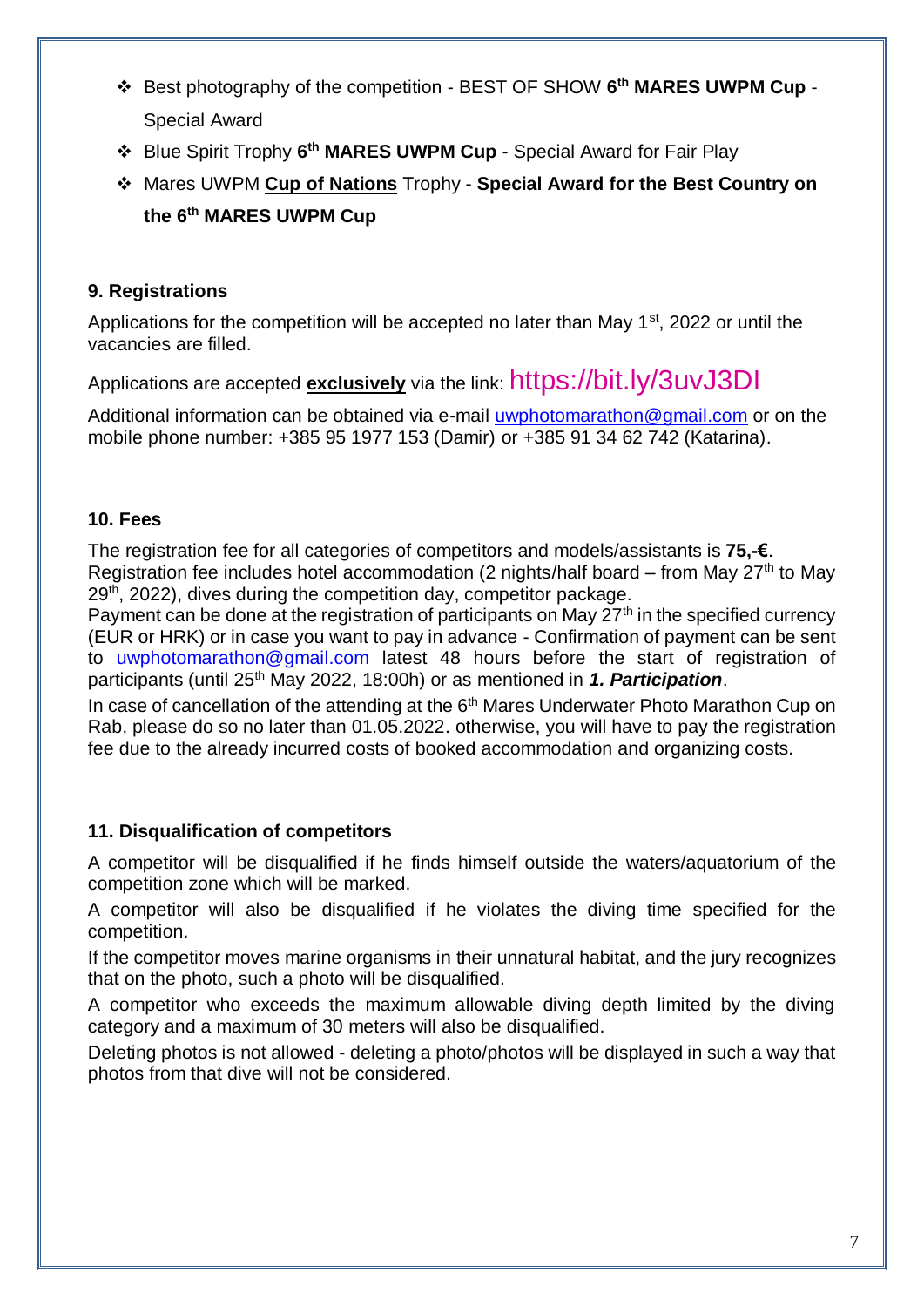#### **12. Complaints**

Complaints shall be submitted in written form to the Competition Commissioner within 30 minutes after the disputed event or after the end of the dive, during which the disputed event occurred.

A fee of 100,-  $\epsilon$ , is to be paid with the appeal, which is refunded if the complaint/appeal is accepted. Otherwise, the funds remain with the organizer.

# **13. Copyright**

Photographers retain copyright to their photos. The organizer reserves the right to use all photos from the competition to promote underwater photography and diving. Photos can be published in print or on websites to present the winning photographs and the promotion of the competition in underwater photography. All published photos will include references to the names and surnames of the authors.

### **14. Responsibility**

**Diving club "Roniti se mora"** as organizers, **TZ Rab,** and **Diving Center "KRON"** as hosts, do not accept any liability for damages that may result from this competition. All competitors are attending the competition at their own risk as evidenced by a signed statement of responsibility.

#### **15. The base and the waters/aquatorium of competition**

Planned waters/aquatorium for the competition is **Island Prvić, Island St. Grgur, Island Goli, and Island Čutin**.

Alternative locations in case of bad weather are some of the nearby bays.

The diving zone will be determined at the beginning of the competition and will depend on current weather conditions.

#### **16. Accommodation and food**

Organizer provides free accommodation (2 nights/half board  $-$  from May 27<sup>th</sup> to May 29<sup>th</sup>, 2022) in **Hotel International Rab** and food for the duration of the competition, for all competitors.

**Address of the hotel:** Obala Kralja Petra Krešimira IV, 51 280 Rab.

(<https://goo.gl/maps/FAjbC5U9WC79CSV27> )

Reservations for accommodation, as well as applications for the competition, will be accepted no later than May  $1<sup>st</sup>$ , 2022 or until the vacancies are filled via the link: <https://bit.ly/3uvJ3DI>

#### **17. Organization of the event**

The organizer of the competition is:

Ronilački klub "Roniti se mora", Vilima Korajca 23, 10 000 Zagreb Damir Zurub (president), +385 95 1977 153 E-mail: **[uwphotomarathon@gmail.com](mailto:uwphotomarathon@gmail.com)**